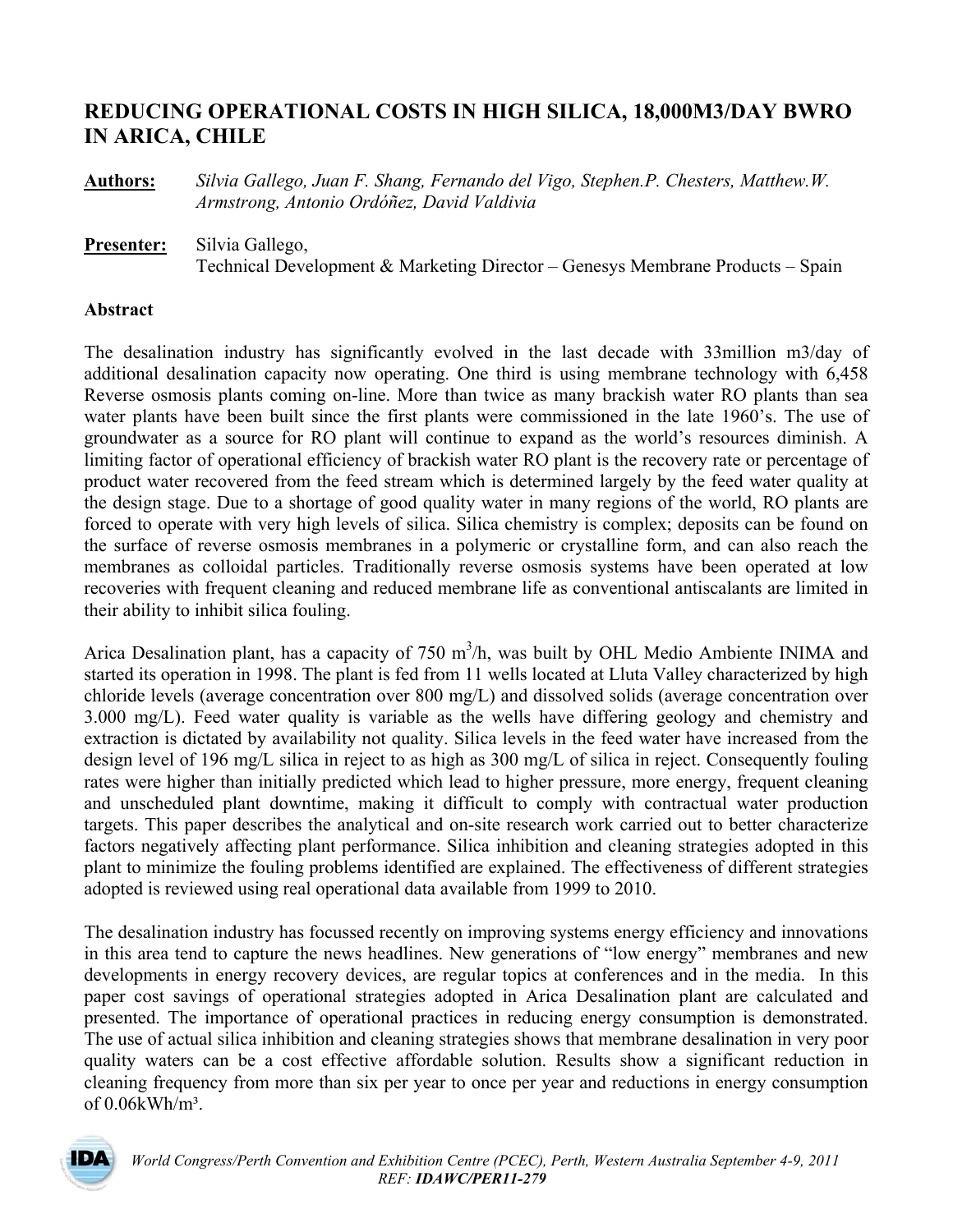## **1.- Introduction**

 Arica city, in Chile, is geographically located as a point of convergence between the countries comprising the Andean Macro region, bounded on the north by Peru and Bolivia to the east. This situation makes it a strategic area to meet the logistical needs of Asia Pacific, among many other markets that would require port services, transport and storage. According to the Chilean National Statistics Institute in 2002, its population exceeded 175,000 habitants, with expectative for fast growing in next years due to the development of trade and tourism related activities. Weather conditions (coastal desert climate) and soil characteristics determine water scarcity conditions, which has forced the construction of water infrastructures to ensure water supply in sufficient quantity and quality.

 Arica Desalination Plant, designed and built by OHL Medio Ambiente INIMA SA, was commissioned in April 1998. This plant was designed for a maximum production capacity of 18,000 m  $3/$ day and company Desalari Ltd. has been in charge for exploitation since 1998. The plant is supplied from 11 wells located in the Valley of Lluta, with average depths around 130 meters and occur in most cases high levels of chlorides (average value exceeding 800 mg / L) and dissolved solids (average value exceeding 3,000 mg / L). These characteristics require desalination processes, having been selected for this reverse osmosis technology. Feed water quality is extremely variable, depending on the operating conditions of the different well since they have very heterogeneous water quality.

## **2.- Plant description**

A 11 Km collector is used for transporting water from different wells to the treatment plant, with a storage tank of 2.000  $m<sup>3</sup>$  capacity. Pre-treatment design of this facility is composed of sand filtration (4+1 sand filters) followed by security filtration  $(4 + 1)$  filter housings with a total of 175 units of 40" 5 micron cartridge filters). Dosage of sodium hypochlorite, acid and coagulant was before sand filters and sodium bisulphite and antiscalant were scheduled, all currently out of use except for the antiscalant.



**Figure 1.- Plant overview** 

The reverse osmosis system consists of 4 racks in 2 stages, with 24 pressure vessels in first stage (144 membrane elements Hydranautics CPA3) and 12 pressure vessels in second stage (72 membrane elements Hydranautics ESPA2). The total design capacity of this facility is  $750 \text{ m}^3$  / h, with a conversion rate of 75%. The facility has a Pelton turbine to recover energy from reject. Permeate water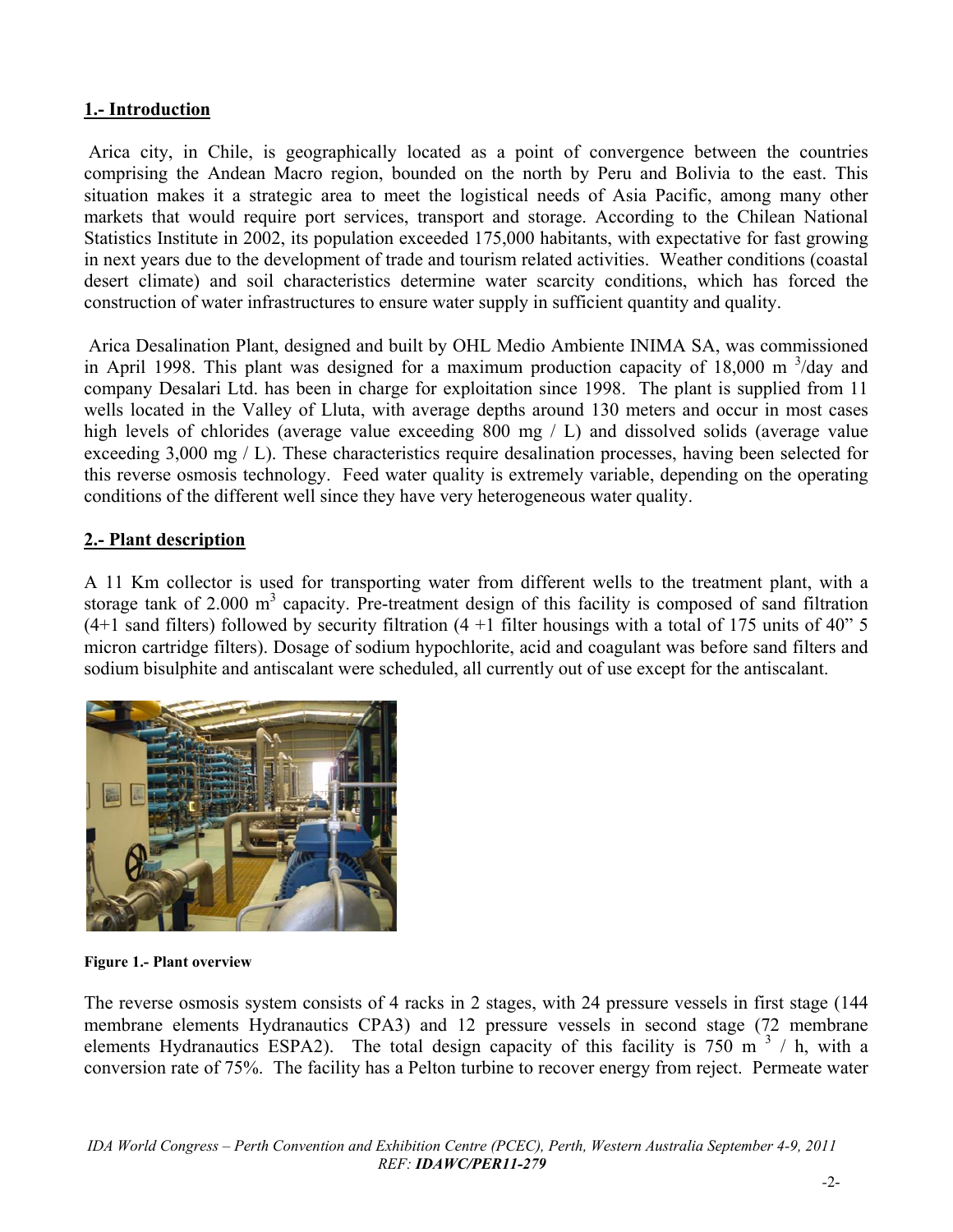is aerated to promote the elimination of  $CO_2$  and then mixed with other types of water in the Chuño pond and ETAP Stadium, to guaranty regulatory values for potable supply.

## **3.- Problems/failures detected in performance and strategies suggested for operation optimization**

## **3.1 .- Problems and failures detected in plant operation. Diagnosis of plant performance.**

The review of different analyses and tests performed before and during the commissioning of the plant shows that the main risks associated with water quality in this facility are related to high concentrations of silica and the variable and usually high concentration in metals (iron and manganese). Also a significant variability in the content of suspended solids and colloidal matter has been detected.

 Feed (mixture) water quality data from physico-chemical analyses from different samples taken during the period 2006-2009 (monthly averages) is shown in Table 1. Heterogeneity of data is associated with use of a large number of wells with different water characteristics and irregular operations regime depending on water availability and production needs. Table 2 summarizes quality related data for feed (mixture) and some of the wells in operation during a sampling campaign in July 2005 for those parameters considered to be critical.

|                        | 2006                     |                              |                          |                          | 2007  |       |       | 2008  |       |       | 2009  |       |       |       |
|------------------------|--------------------------|------------------------------|--------------------------|--------------------------|-------|-------|-------|-------|-------|-------|-------|-------|-------|-------|
|                        | Jan                      | Apr                          | July                     | Oct                      | Jan   | Apr   | July  | Oct   | Jan   | Apr   | July  | Oct   | Jan   | Apr   |
| <b>Turbidity (UNF)</b> | 7                        | 3                            | 1,0                      | 5                        | 0,34  | 0,38  | 0,49  | 0,53  | 0.55  | 3,95  | 4,04  | 4,45  | 3,25  | 3,06  |
| Conductivity           | 4529                     | 4500                         | 4697                     | 4517                     | 4590  | 4570  | 4610  | 4540  | 4570  | 4510  | 4400  | 4450  | 4430  | 4410  |
| Clorides (mg/L)        | 913                      | 927                          | 969                      | 920                      | 925   | 918   | 920   | 906   | 921   | 877   | 867   | 860   | 874   | 863   |
| Hardness (mg/L)        | -                        | $\qquad \qquad \blacksquare$ | $\overline{\phantom{0}}$ | 1301                     | 1242  | 1266  | 1268  | 1200  | 1205  | 1178  | 1155  | 1152  | 1144  | 1053  |
| Bicarbonates (mg/L)    | $\overline{\phantom{0}}$ | -                            | $\overline{\phantom{a}}$ | $\overline{\phantom{a}}$ | 110   | 111   | 112   | 122   | 124   | 121   | 125   | 125   | 116   | 110   |
| Calcium (mg/L)         | 323                      | 332                          | 329                      | 323                      | 318   | 334   | 327   | 316   | 324   | 312   | 306   | 308   | 304   | 299   |
| Magnesium (mg/L)       | -                        | $\overline{a}$               | 106                      | 102                      | 94    | 104   | 99    | 98    | 97    | 93    | 93    | 92    | 91    | 80    |
| Barium (mg/L)          | < 0.1                    | < 0.1                        | < 0.1                    | < 0.1                    | < 0.1 | < 0.1 | < 0.1 | < 0.1 | < 0.1 | < 0.1 | < 0.1 | < 0.1 | < 0.1 | < 0.1 |
| Sílica (mg/L)          | 57,5                     | 57,1                         | 59.5                     | 56.0                     | 56,1  | 54,4  | 57,4  | 55,0  | 56.4  | 57,9  | 57,1  | 57,6  | 56,2  | 56,4  |
| Sulphates (mg/L)       | 1037                     | 1061                         | 1180                     | 1058                     | 1085  | 1044  | 1044  | 1034  | 1019  | 1010  | 1020  | 1028  | 1042  | 1040  |
| Manganese (mg/L)       | -                        | -                            | 0,90                     | 0.69                     | 0.65  | 0.65  | 0,65  | 0.28  | 0.85  | 0,99  | 0.98  | 1.03  | 1,12  | 1,04  |
| Iron (mg/L)            | -                        | $\qquad \qquad \blacksquare$ | 0,05                     | 0.15                     | 0.04  | 0,05  | 0,05  | 0.05  | 0,06  | 0,09  | 0,12  | 0,13  | 0,14  | 0,20  |
| Strontium (mg/L)       | -                        | -                            | 2,29                     | 2,15                     | 2.19  | 2,29  | 2,29  | 2,21  | 2,25  | 2,19  | 2,12  | 2,15  | 2,12  | 2,07  |

**Table 1.- Feed (mixture) water analyses. Monthly average values for 2006 – 2009**.

|                          | Well 3 | Well 10 | Well 23 | Well 16 | Well 18A | <b>Feed water</b><br>(mixture) |
|--------------------------|--------|---------|---------|---------|----------|--------------------------------|
| <b>Turbidity (UNF)</b>   | 1,02   | 5,5     | 35      | 0.61    | 1.76     | 0,75                           |
| pH (u.pH)                | 7.05   | 7.08    | 6.80    | 6.76    | 6.89     | 7,39                           |
| Conductivity (µS/cm)     | 4050   | 5340    | 4220    | 4420    | 4840     | 4710                           |
| $TDS$ (mg/L)             | 2909   | 3722    | 2779    | 2967    | 3290     | 3325                           |
| Total iron (mg/L)        | 0.08   | 1.26    | 2,75    | 0,19    | 0.49     | 0,08                           |
| Dissolved iron (mg/L)    | 0      | 0.09    | 0.14    | 0.04    | 0,01     | 0,03                           |
| Total Manganese (mg/L)   | 0.12   | 1,81    | 1,41    | 0.28    | 3,16     | 0.09                           |
| Diss. manganese $(mg/L)$ | 0,10   | 1,81    | 1,41    | 0.28    | 1,55     | 0.05                           |
| Silica<br>(mg/L)         | 56,7   | 60,2    | 62,7    | 61,3    | 59,0     | 74,4                           |

#### **Table 2.- Feed (mixture) water analysis for a punctual sampling campaign in July 2005. Water characteristics for individual wells**.

*IDA World Congress – Perth Convention and Exhibition Centre (PCEC), Perth, Western Australia September 4-9, 2011 REF: IDAWC/PER11-279*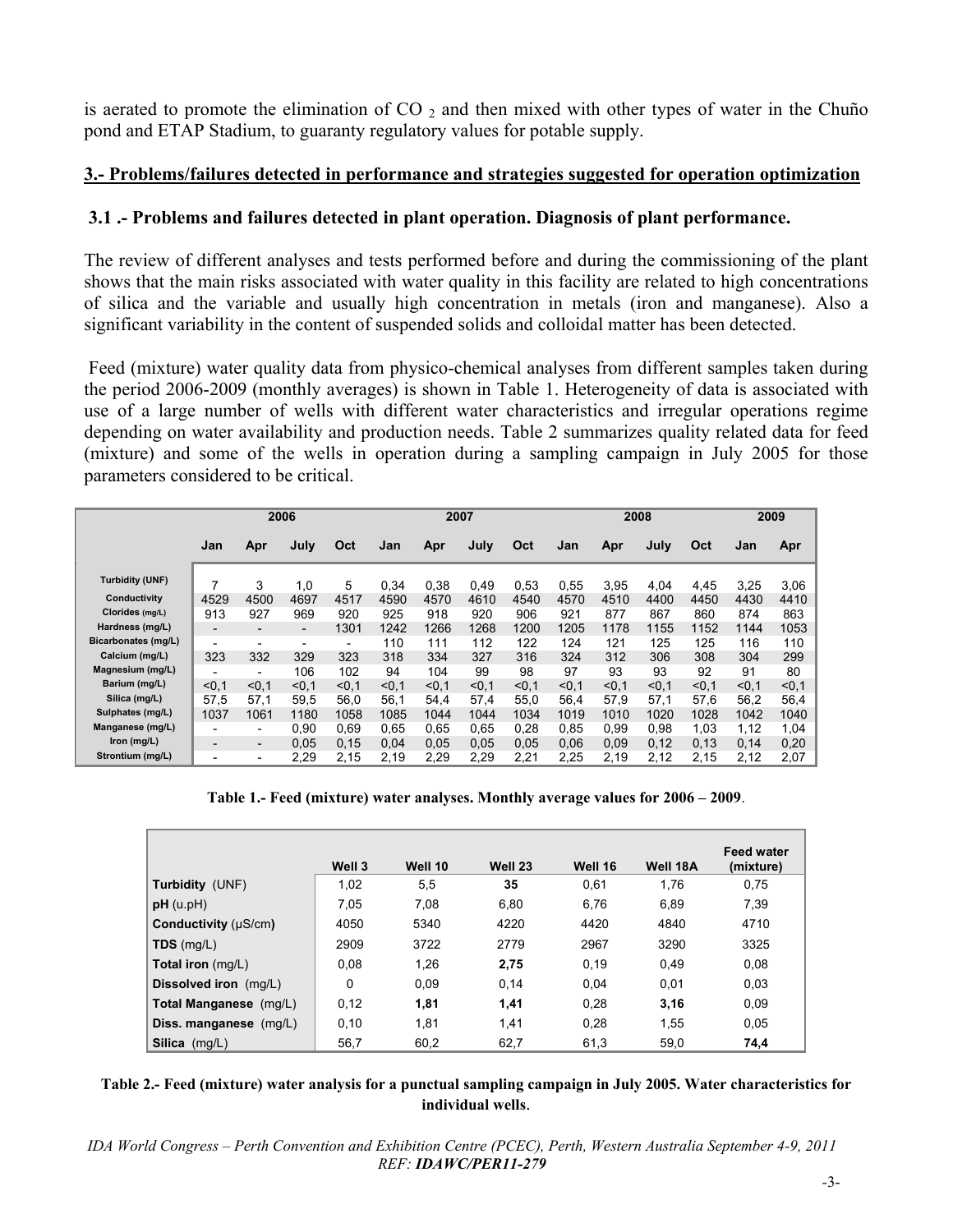Despite the observed variability in the turbidity of the water supply, the values obtained for the Silt Density Index  $SDI<sub>15</sub>$  in raw water and feed water (pre-treated) are always lower than 3. Operational historical data review indicates average values of  $SDI<sub>15</sub>$  of 2.91 for raw water and 1.05 for feed water (after microfilters) for a period of six years (September 2003-September 2009).

Moreover, the concentration of silica in the water supply has increased from the beginning of operation due new wells commissioning to ensure contracted production. Figure 2 summarizes the monthly average values for the concentration of silica in the period 1998-2008, although in the individualized review of monitoring data peaks concentrations above 75 mg / L are (As shown in Table 2, sampling data in July 2005). Several studies indicate that the solubility of silica is of 120-150 mg / l at 25  $\degree$  C and pH <8 [1], much lower than the design concentration of silica in the rejection (196 mg / L). The presence of iron in the water promotes the formation of iron silicates while the ratio of magnesium to calcium, the presence of manganese, barium and aluminium are factors that are related to the catalysis of the polymerization reaction of silica [2] [3 ]. The usual recommendation in these systems has been operating with maximum concentrations of silica in the concentrate of 120-150 mg/L, depending on pH and temperature values [4], but case studies with plants operating with rejection silica concentrations higher than 180 mg/L in certain operating conditions has been also reported[5].



#### **Figure 2.- Monthly average concentration for Silica (mg/L SiO2) in feed water for 1998-2008 period. Comparison with average and maximum contractual values.**

 During 1998-2008 period, the plant operates on a regular basis, although the fouling problems associated with silica were higher than anticipated. The fouling of silica has been described in different works as one of the major unsolved problems in reverse osmosis systems, and its main direct consequence of increased energy costs [2]. They must be also considered the maintenance costs associated with a greater frequency of cleaning, basic equipment and chemicals as well as those associated with production losses during plant stops.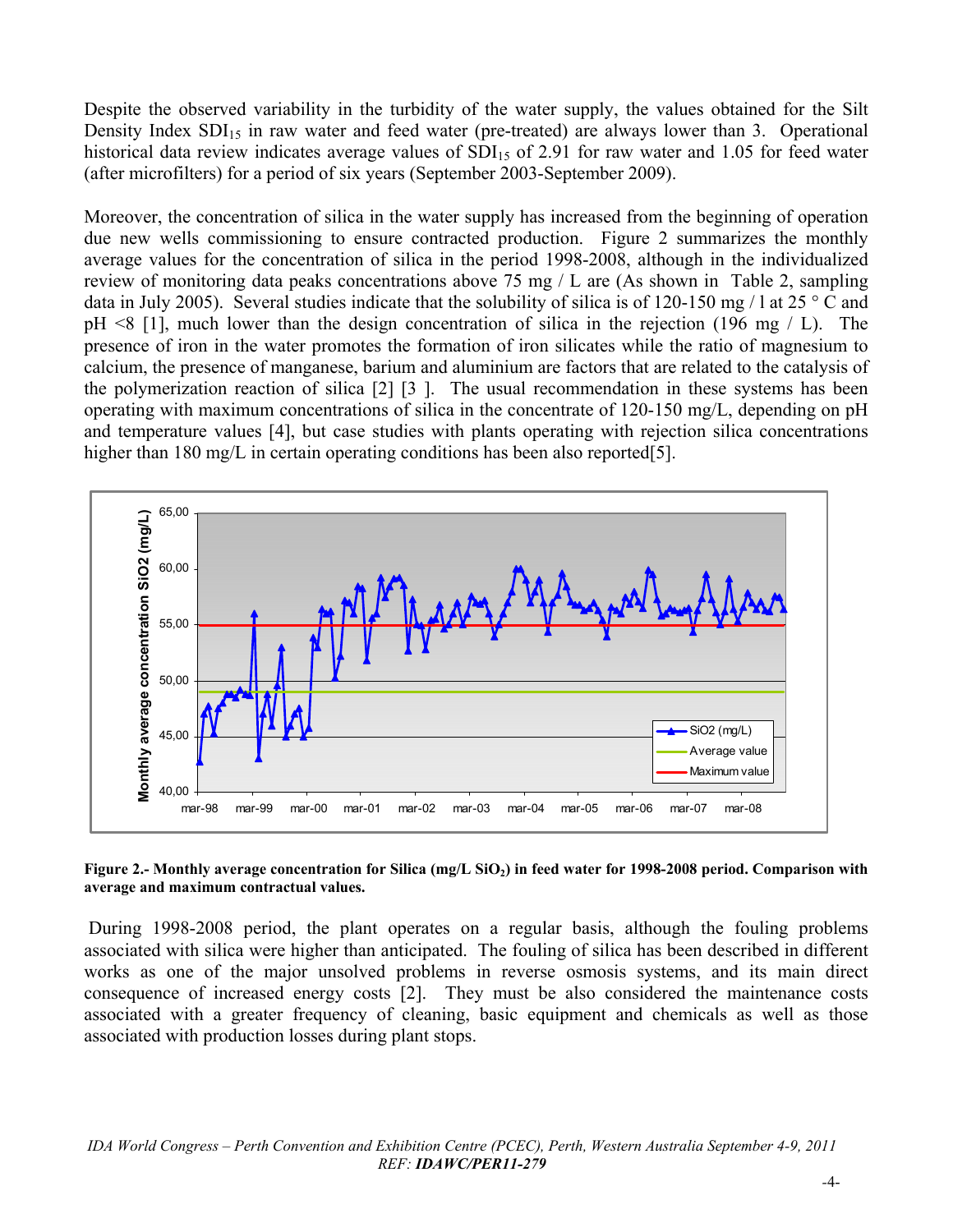The revision of standard operating data recorded in the period 2005-2008 show dramatic decreases in production flows and increases in operating pressures, especially for second stage. These translate into frequent chemical cleaning in the two stages of this plant.

 Figure 3 shows normalized data for production and salt passage in rack 1, second stage during 2006. During this 12 months period, 10 chemical cleanings were scheduled as indicated on the graph (red arrows). Besides the high frequency of cleaning, it is observed that sometimes the protocols and products used are ineffective as no significant increases in flow are achieved.



Figure 3.- Normalized permeate flux (m<sup>3</sup>/h), rack 1, second stage. Chemical cleaning frequency.

In order to more accurately characterize membranes condition and fouling problems suspected from operational data, four membrane elements were autopsied in 2005 at Genesys Membrane Products laboratories in Madrid (Spain). First and last position elements for first and second stage, at the same production line, were selected. The most significant results in terms of silica fouling phenomena are summarized below:

- Silica deposits are detected in all autopsied elements. In second stage membranes, silica deposits are almost its entire surface. In membranes from the first stage, the deposits are concentrated in spacer-membrane contact areas (lower speed zones). Additional studies on SDI membrane filters and cartridge filters using electron microscopy coupled with energy dispersive detector Xray (SEM-EDX) confirm presence of silica deposits on their surface. This confirms that, in addition to precipitation processes occurring on the surface of the membrane, there are contributions of colloidal silica in feed streams.
- In the first stage membranes, a significant presence of iron is detected, in addition to aluminosilicates. No other compounds are identified in second stage membranes.
- Salt rejection values are in all cases below 96%. Flow rate is characterized using a test rig device finding in all cases values below 25 % of design  $(\leq 34 \text{ L} / \text{m}^2 \text{ h})$ . Even for one of the elements from second stage flux is lower than 10 L/m<sup>2</sup> h.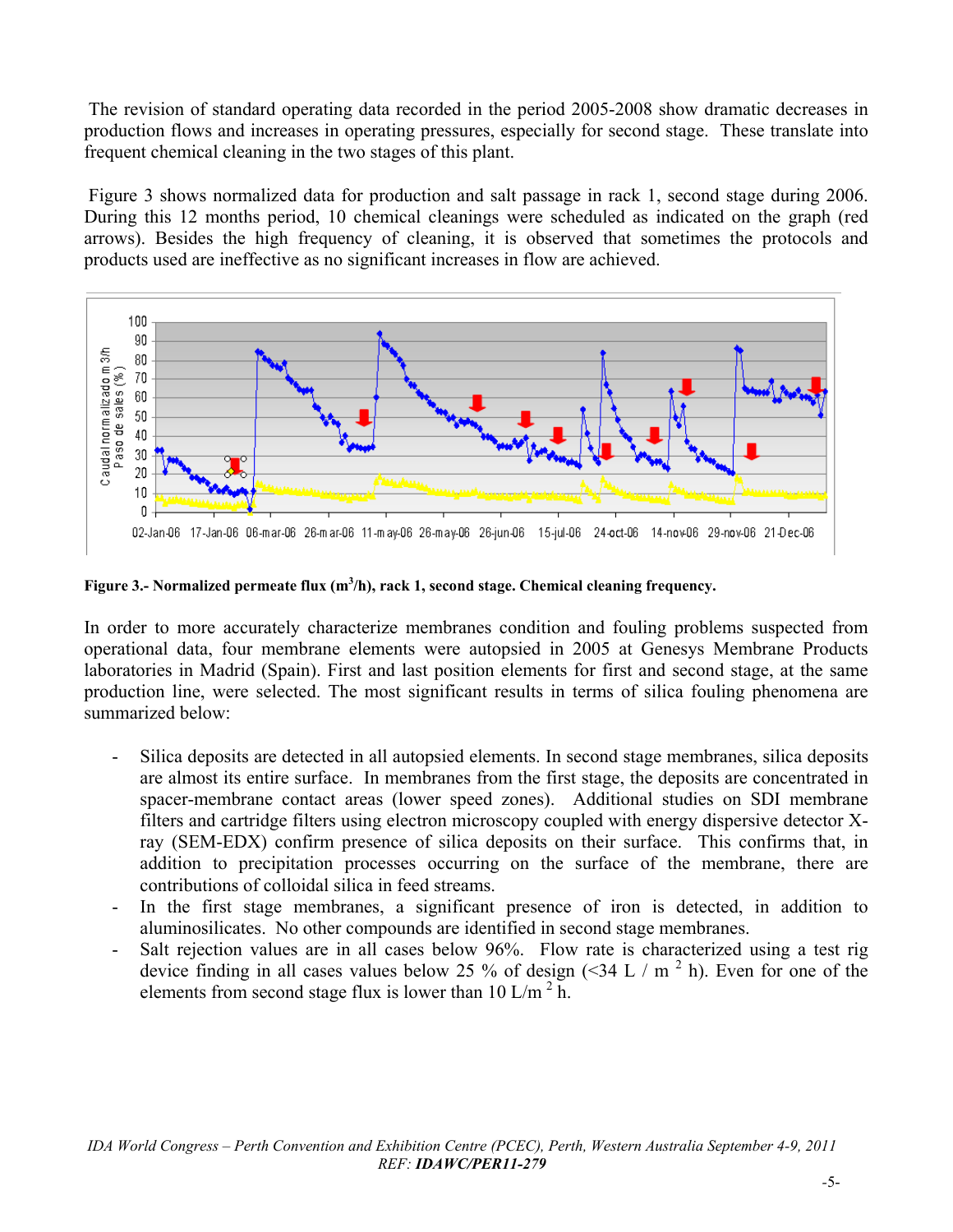

**Figure 4.-SEM Micrograph. SDI membrane used for filtering 100 mL pre-treated water.** 

| Label: 07171                                                 |                |                 |                                      |      |                         |                  |                      |      |       |
|--------------------------------------------------------------|----------------|-----------------|--------------------------------------|------|-------------------------|------------------|----------------------|------|-------|
| kV:20.0 Tilt:0.0 Take-off:30.1 Det Type:E3/4C Ras:136 To:40  |                |                 |                                      |      |                         |                  |                      |      |       |
| FS : 1204 Leec : 5                                           |                |                 |                                      |      |                         |                  | 28-Jul-2005 10:40:32 |      |       |
|                                                              | <b>KLK</b>     |                 |                                      |      |                         |                  |                      |      |       |
|                                                              |                |                 |                                      |      |                         |                  |                      |      |       |
|                                                              |                |                 |                                      |      |                         |                  |                      |      |       |
|                                                              |                |                 |                                      |      |                         |                  |                      |      |       |
|                                                              |                |                 |                                      |      |                         |                  |                      |      |       |
|                                                              |                |                 |                                      |      |                         |                  |                      |      |       |
|                                                              |                |                 |                                      |      |                         |                  |                      |      |       |
|                                                              |                |                 |                                      |      |                         |                  |                      |      |       |
|                                                              |                |                 |                                      |      |                         |                  |                      |      |       |
|                                                              |                |                 |                                      |      |                         |                  |                      |      |       |
|                                                              |                |                 |                                      |      |                         |                  |                      |      |       |
|                                                              |                |                 |                                      |      |                         |                  |                      |      |       |
|                                                              |                |                 |                                      |      |                         |                  |                      |      |       |
|                                                              |                |                 |                                      |      |                         |                  |                      |      |       |
|                                                              | 8 <sup>2</sup> | CLK             |                                      |      |                         |                  |                      |      |       |
| MgK                                                          | <b>Audel</b>   |                 | Call                                 |      |                         |                  |                      |      |       |
| ö                                                            |                |                 | w.                                   |      | 4.06                    | 7.00             | 8.05                 | 9.00 |       |
| 1.66                                                         | 2.04           | 3.68            | 4.00                                 | 8.00 |                         |                  |                      |      |       |
|                                                              |                |                 |                                      |      |                         |                  |                      |      |       |
| EDAX IAF Quantification (Standardless)<br>Element Mormalised |                |                 |                                      |      |                         |                  |                      |      |       |
| SEC Table : Default                                          |                |                 |                                      |      |                         |                  | n                    |      |       |
| Klament.                                                     | Wt. b          | AE              | E-Ratio E                            |      | ۸                       |                  | r                    |      |       |
| Molt                                                         | 1,00           |                 | 2.50 0.0329 3.0367                   |      | 0.6719 1.0192<br>0.8592 | 1,0016           |                      |      |       |
| tim<br>3126                                                  | 69.31<br>17,44 | $-3004$         | 83,65 0,6192 1,0350<br>0.0915 0.7370 |      | 0.7029 1.0003           |                  |                      |      |       |
| 2.8<br>$-z1x$                                                | 4.17<br>3.54   | $-4.72$<br>2.31 | 8,6519 1,0361<br>0.0148 0.0006       |      | 0.4713<br>$0.55k$ b     | 1,0018<br>1,0010 |                      |      | 18.00 |

**Figure 5.- EDX Spectrum. Analysis for SDI sample shown in Figure 5.** 

These data, along with comprehensive studies to characterize the different sources of water supply and operation of pre-treatment made possible to determine the proposals described in the following section.

## **3.2.- Optimization strategies proposal**

The proposed optimization actions are focused on following aspects:

## **3.2.1.- Pre-treatment optimization**

 Despite the low values obtained for Silt Density Index (SDI) on the membranes feed water, complementary studies carried out (as discussed in Section 3.1) confirm the presence of silica in the membranes in first positions and in cartridge filters that arrives in colloidal form and is not effectively retained in the pre-treatment.

 After operation, maintenance and cleaning practices in pre-treatment review, changes are proposed in the tasks of washing filters. Sand filters are washed out with reject water, stored in a 30 m<sup>3</sup> tank<sup>.</sup> To avoid using water stored in this task during high periods (silica precipitation problems), system is modify for emptying the tank before the start of each cleaning, which is then made fresh reject water.

 The dosage of flocculant (compatible with polyamide membranes) prior to the sand filters to optimize the retention of colloidal silica has also been considered (positive results in laboratory testing), although not yet tested on the plant.

## **3.2.2.- Silica fouling prevention by dosing a specific antiscalant**

 In reverse osmosis systems specific products to inhibit scale formation and fouling deposits, known as antiscalants, are commonly used. Unfortunately traditional methods of fouling control apply to crystalline minerals (calcium carbonate, calcium sulfate, barium sulfate and strontium, etc.) but they are not valid for silica because of its amorphous structure. This topic has been covered in numerous investigations in recent years [6].

 GENESYS SI is a formulated product that combines scale inhibitors and dispersants for operating systems with high concentrations of silica. This product was selected to be dosed in Arica desalination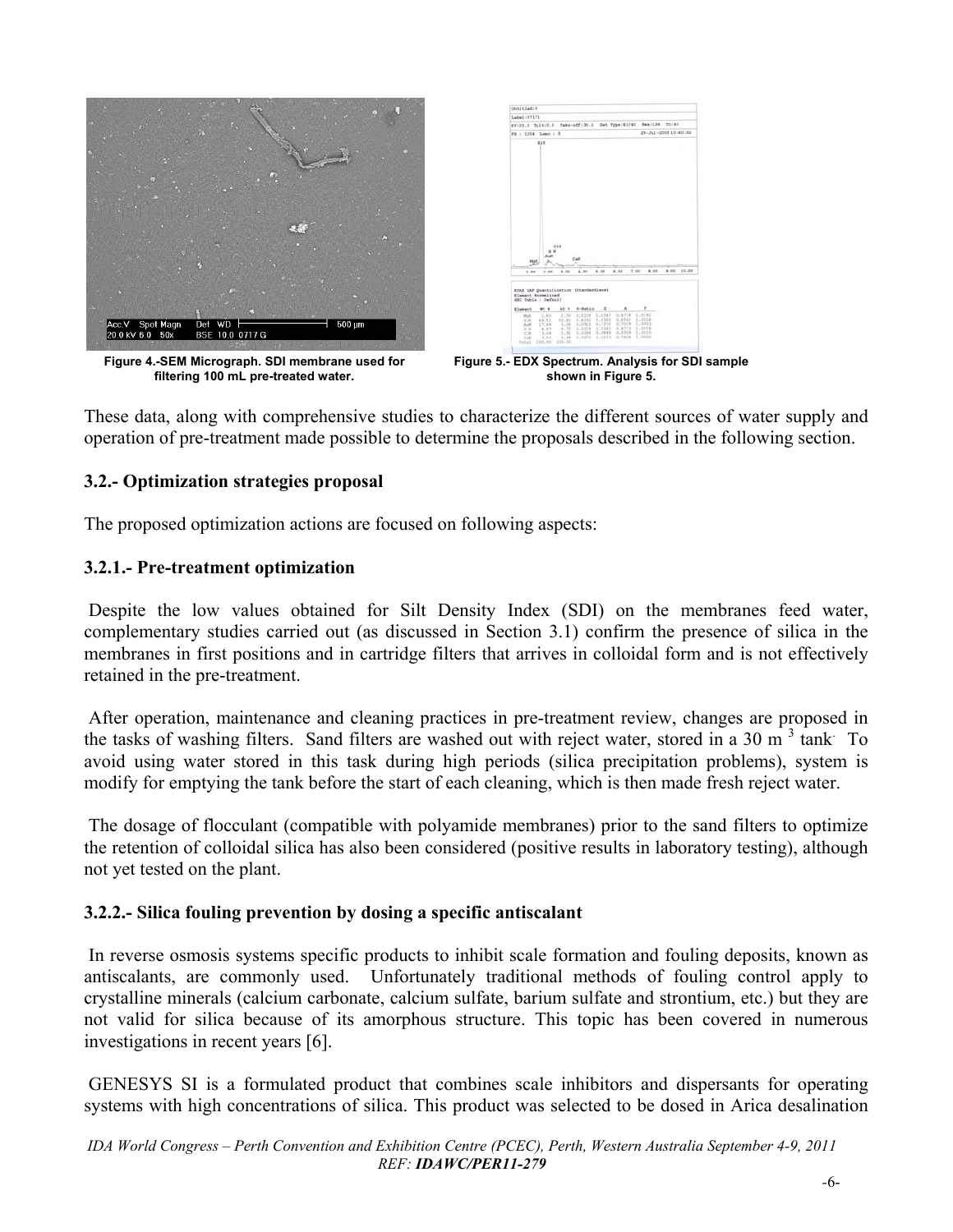plant as an alternative to other previously proven treatments. The dosage was set at an average value of approximately 4 mg / L, although this value is adjusted regularly based on changes in pH, temperature and composition of the water mixture (concentration of silica, mainly) using calculation software Genesys Membrane Master ©. The dosage of GENESYS SI antiscalant in Arica plant starts on 09/09/2008.

## **3.2.3.- Optimization of cleaning practices and protocols**.

 In addition to preventing membrane fouling, one of the goals of this proposal was to optimize the cleaning practices implemented on the plant so far. Included on autopsy procedures of membrane elements described in section 3.1, several cleaning tests were also carried out to compare cleaning procedures used at the moment in the plant and to evaluate other alternatives that could reduce costs associated costs with reducing downtime (cleaning of shorter duration) and increases in the lifetime of the membrane elements (effective cleanings at temperatures below 40  $^{\circ}$  C and pH <12.5).

According to results in these laboratory scale tests, an optimized cleaning protocol in 3 steps (details in Table 3) alkaline-acid-alkaline was designed to be effective in removing both silica and metal oxides and / or other possible scaling and appropriate for both stages. This cleaning sequence allows increases in flux reaching design values established by membrane manufacturer. Although salt rejection is also improved, reference values can not be reached as membranes have been irreversibly damaged during operation due to severe fouling conditions as it was demonstrated during integrity tests conducted in membrane autopsy trials (out of the scope of this work).

| Proposed cleanup program |                          |                          |                     |                |  |  |  |
|--------------------------|--------------------------|--------------------------|---------------------|----------------|--|--|--|
| Step 1                   | <b>Alkaline cleaning</b> | 2% Genesol 40 (4 hours)  | $\text{pH} \leq 12$ | $35^{\circ}$ C |  |  |  |
| Step 2                   | Acid cleaning            | 1% Citric acid (2 hours) | $nH \leq 4$         | $25^{\circ}$ C |  |  |  |
| Step 3                   | <b>Alkaline cleaning</b> | 2% Genesol 40 (4 hours)  | $nH \leq 12$        | $35^{\circ}$ C |  |  |  |

|  | Table 3.- Cleanup program recommended according to laboratory testing |
|--|-----------------------------------------------------------------------|
|  |                                                                       |

## **4.- Discussion of results**

Figures 6 and 7 show normalized permeate flux (in m  $^3$ /h) data, for rack 1, first and second stages respectively. On 09/09/2008, chemical cleaning was scheduled according to protocol described in section 3.2.3. for membranes in both stages. The objective of this cleaning procedure is to start the evaluation period of optimization actions with the membranes clean and evaluate its efficiency in preventing silica deposits by monitoring changes (decreases) in production rate.

Data collected for the 1st stage (Figure 6) show that the production rate since September 2009 has remained more stable than in previous operation periods, with values ranging around 150-160 m<sup>3</sup>/h. In the period September 2008 – September 2009 no chemical cleaning has been scheduled, which represents more than a year of non-stop operation.

For second stage, a progressive decrease in permeate flow has been observed for a 6 months period (September 2008 – March 2009) after optimization strategies were adopted. When permeate flux decreases to values close to 30 m  $^3$ /h, membrane cleaning was scheduled (in previous operational cycles,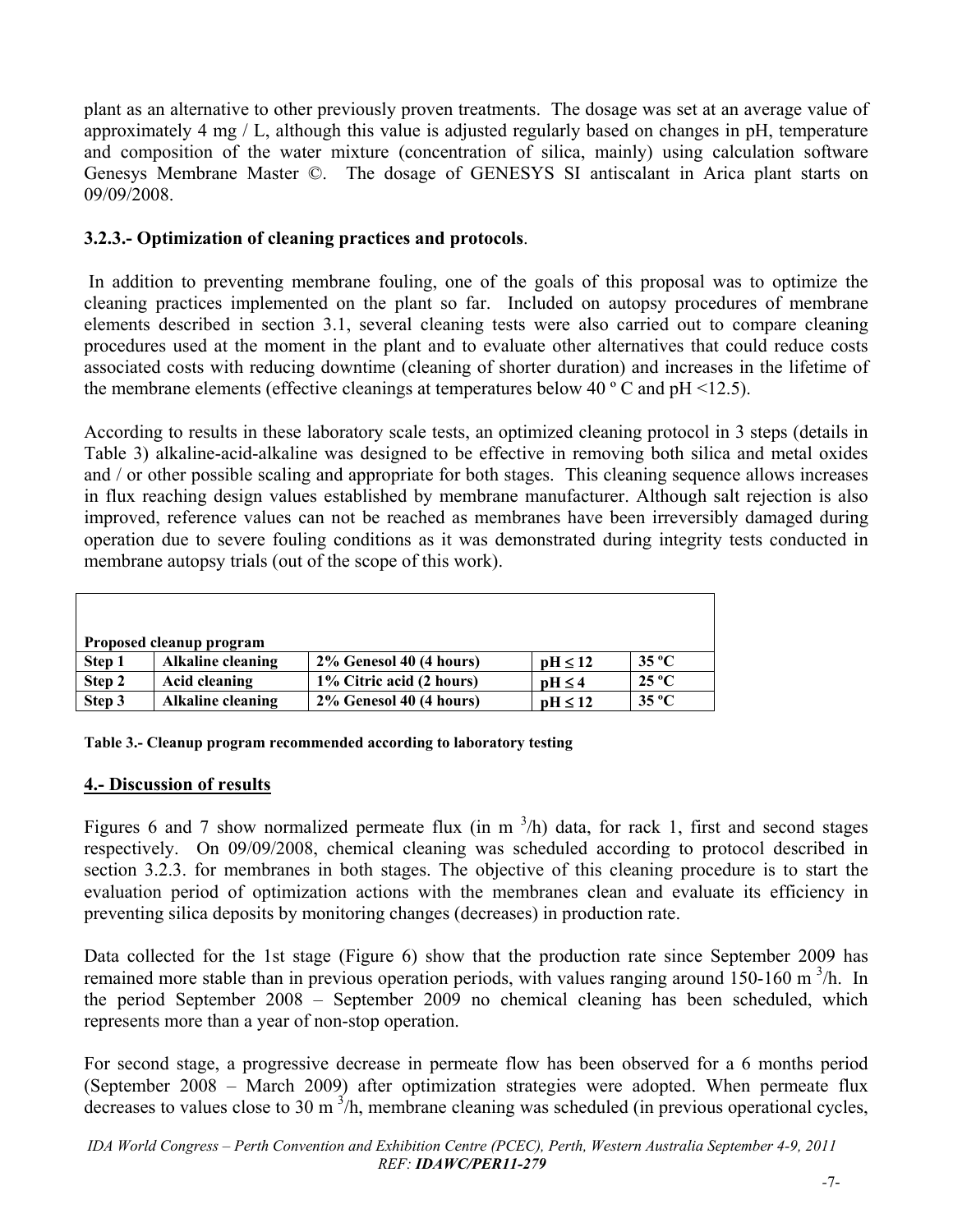cleaning practices were adopted when flux decreased to values close to 20 m  $^3$ /h). After this cleaning stop and some technical adjustments in pre-treatment, plant operation is XXX. Flow values keep stable until October 2009 with no fouling symptoms and no cleanups foresee in the short-term. These data confirm a significant decrease in the frequency of cleaning in the second stage exceeding 6 months nonstop operation.



Figure 6.- Normalized permeate flow (m<sup>3</sup>/h) in stage 1 – Rack 1 (July 2007-October 2009)



Figure 7.- Normalized permeate flow (m<sup>3</sup>/h) in stage 2 - Rack 1 (July 2007 – October 2009)

Note: graphs and data to be updated until December 2010

## **5.- Conclusions**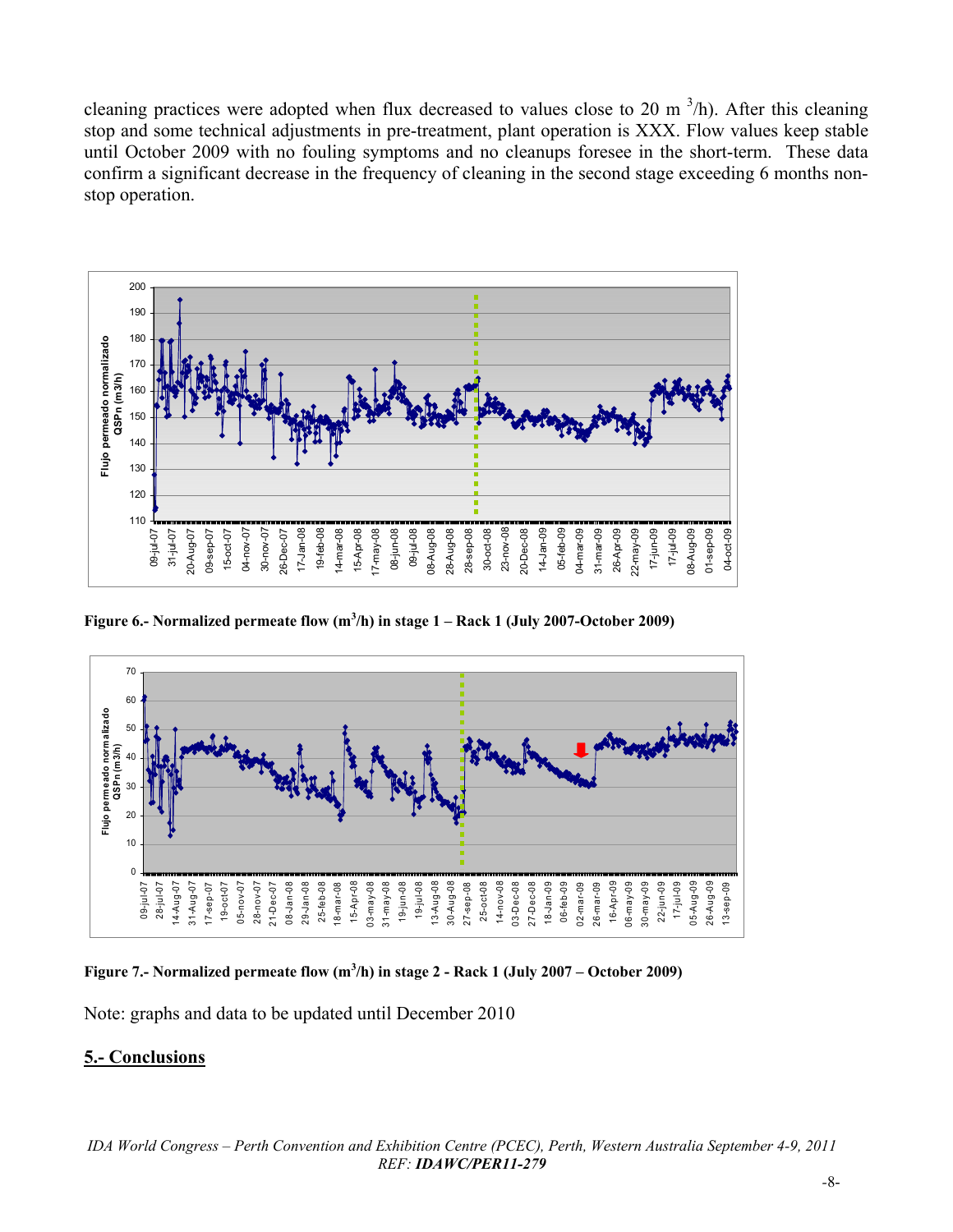Evaluation of historical operating data and optimization actions taken in Arica Desalination Plant as describe along this article allow to conclude that:

• This facility has been operating successfully for the design conversion value of 75% (representing an average concentration of silica in the rejection of 230-240 mg / L) since September 2008, using a specific silica antiscalant (Genesys SI). Punctual control analyses of feedwater indicate silica in the water supply above 75 mg / L (representing concentrations of silica in the rejection over 300 mg / L)

 The frequency of membrane cleaning has been reduced significantly by adjusting and optimizing the pre-treatment. Since the beginning of the dosage of antiscalant GENESYS SI, the periods between cleaning operations have come to exceed 6 months of continuous operation.

 One of the main obstacles to the use of specific antiscalants in reverse osmosis systems is the higher cost compared with conventional ones, but it is usual to not take into account the associated savings in operating costs. In the case presented in this article we have observed the reduction of problems of precipitation and/or fouling detected at this facility, which translates into lower operating pressures (average specific consumption has been reduced by  $0.06 \text{ kWh/m}^3$ ) and reduced cleaning frequency (a reduction from 12 to 1 annual maintenance cleanings at second stage). Also should be taken into account in this calculation other indirect benefits such as reducing personnel costs in cleaning operations, increased total production by reducing maintenance stops as well as an increased membrane elements life difficult to quantify.

### **Acknowledgements**

 Special thanks to the staff responsible for the operation of Arica Desalination Plant for the implementation of the proposed actions and the comprehensive work of control and data collection that allowed the publication of this work. Special mention to Eduardo Peña Lagos (Chemical Analyst), Pablo Gaete Inostroza (Plant Operator), Martin Molloy Lucay (Plant Operator), Luis Orellana Loins (Plant Operator), Tosetti Guido Rodríguez (Plant Operator), Mollo Marteriano Quispe (Mechanical Maintainer), Francisco Saavedra (Electronic Maintenance) and Esteban Castro Hernández (Head of Maintenance).

## **References**

 [1] Koo T, Lee YJ, Sheikholeslami R, "Silica Fouling and Cleaning of Reverse Osmosis Membranes", Desalination 139 (2001), 43-56.

 [2] Sheikholeslami R, Tan S, "Effects of Water Quality on Silica Fouling of Desalination Plants, Desalination 126 (1999), 267-280.

 [3] Sahachaiyunta P, Koo T, Sheikholeslami R, "Effects of Several Inorganic Species on Silica Fouling in RO Membranes", Desalination 144 (2002), 373-378.

[4] Freeman SDN, RJ Majerle, "Silica fouling revisited" Desalination, 103 (1995) 113.